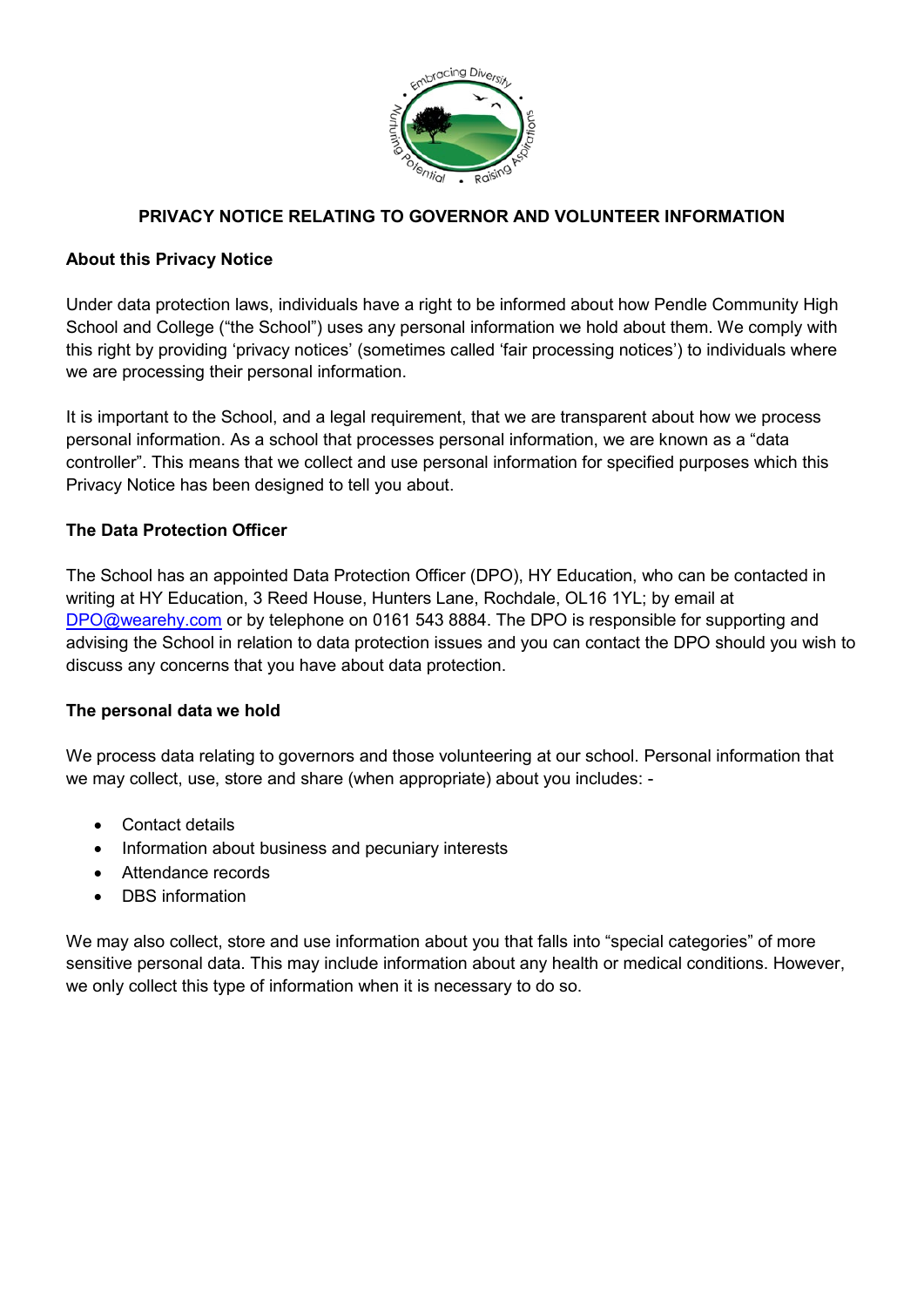## **Why we use this data**

The purpose of processing this data is to support the School to:

- Establish and maintain effective governance
- Meet statutory obligations for publishing and sharing governors' details
- Facilitate safe recruitment, as part of our safeguarding obligations towards pupils
- Ensure that appropriate access arrangements can be provided for governors and those volunteering who require them

#### **Our lawful basis for using this data**

We only collect and use personal information about you when the law allows us to. Most commonly, we use it where we need to:

- Comply with a legal obligation
- Carry out a task in the public interest

Less commonly, we may also use personal information about you where:

- You have given us consent to use it in a certain way
- We need to protect your vital interests (or someone else's interests)

Where we process special category data, we will obtain your explicit consent.

Where you have provided us with consent to use your personal information, you may withdraw this consent at any time. We will make this clear when requesting your consent and explain how you go about withdrawing consent if you wish to do so.

Some of the reasons listed above for collecting and using personal information about you overlap, and there may be several grounds which justify our use of your personal information.

#### **How we store this data**

Personal data is stored in accordance with our data protection policy. We maintain a file to store personal information about governors and volunteers in hard copy and electronic form. The information we hold is kept secure and is only used for purposes directly relevant to your work with the School.

When your relationship with the School has ended, we will retain and dispose of your personal information in accordance with our retention schedule. Please contact the School Business Manager for further information.

#### **Data sharing**

We do not share information about you with any third party without your consent unless the law and our policies allow us to do so.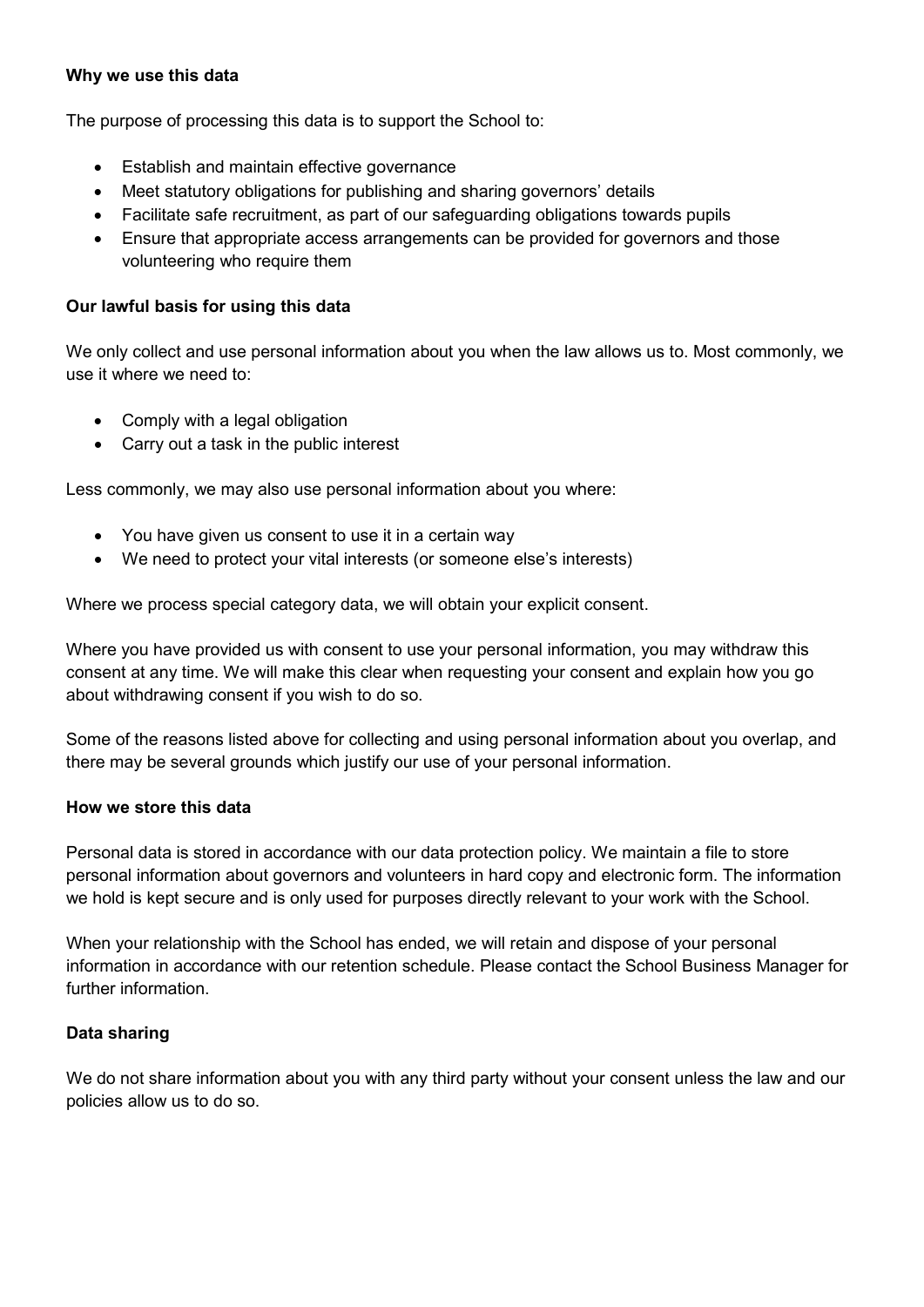Where it is legally required, or necessary (and it complies with data protection law) we may share personal information about you with:

- Government departments or agencies to meet our legal obligations to share information about governors
- Our local authority to meet our legal obligations to share certain information with it, such as details of governors
- Professional advisers and consultants

# **Transferring data internationally**

Where we transfer personal data to a country or territory outside the European Economic Area, we will do so in accordance with data protection law.

## **Your rights - How to access the personal information we hold about you**

Individuals have a right to make a 'subject access request' to gain access to personal information that the School holds about them.

If you make a subject access request, and if we do hold information about you, we will:

- Give you a description of it
- Tell you why we are holding and processing it, and how long we will keep it for
- Explain where we got it from, if not from you
- Tell you who it has been, or will be, shared with
- Let you know whether any automated decision-making is being applied to the data, and any consequences of this
- Give you a copy of the information in an intelligible form

You may also have a right for your personal information to be transmitted electronically to another organisation in certain circumstances.

If you would like to make a request, please contact the School Business Manager by telephone on 01282 682260 or by email at [bursar@pchs.lancs.sch.uk](mailto:bursar@pchs.lancs.sch.uk)

## **Your other rights regarding your data**

Under data protection law, individuals have certain rights regarding how their personal data is used and kept safe. You have the right to:

- Object to the use of your personal data if it would cause, or is causing, damage or distress
- Prevent your data being used to send direct marketing
- Object to the use of your personal data for decisions being taken by automated means (by a computer or machine, rather than a person)
- In certain circumstances, have inaccurate personal data corrected, deleted or destroyed, or restrict processing
- Claim compensation for damages caused by a breach of the data protection regulations

To exercise any of these rights, please contact the School Business Manager.